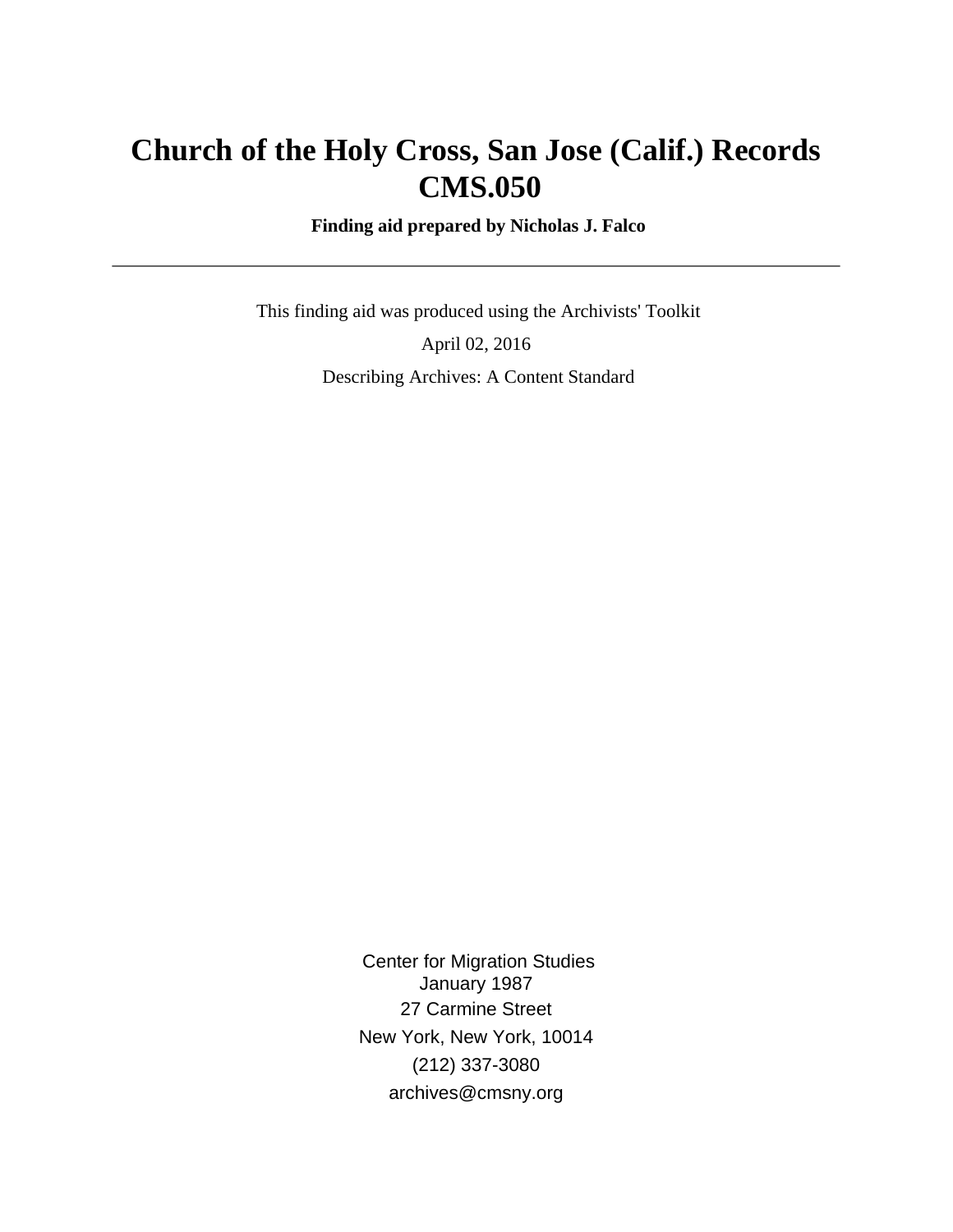# **Table of Contents**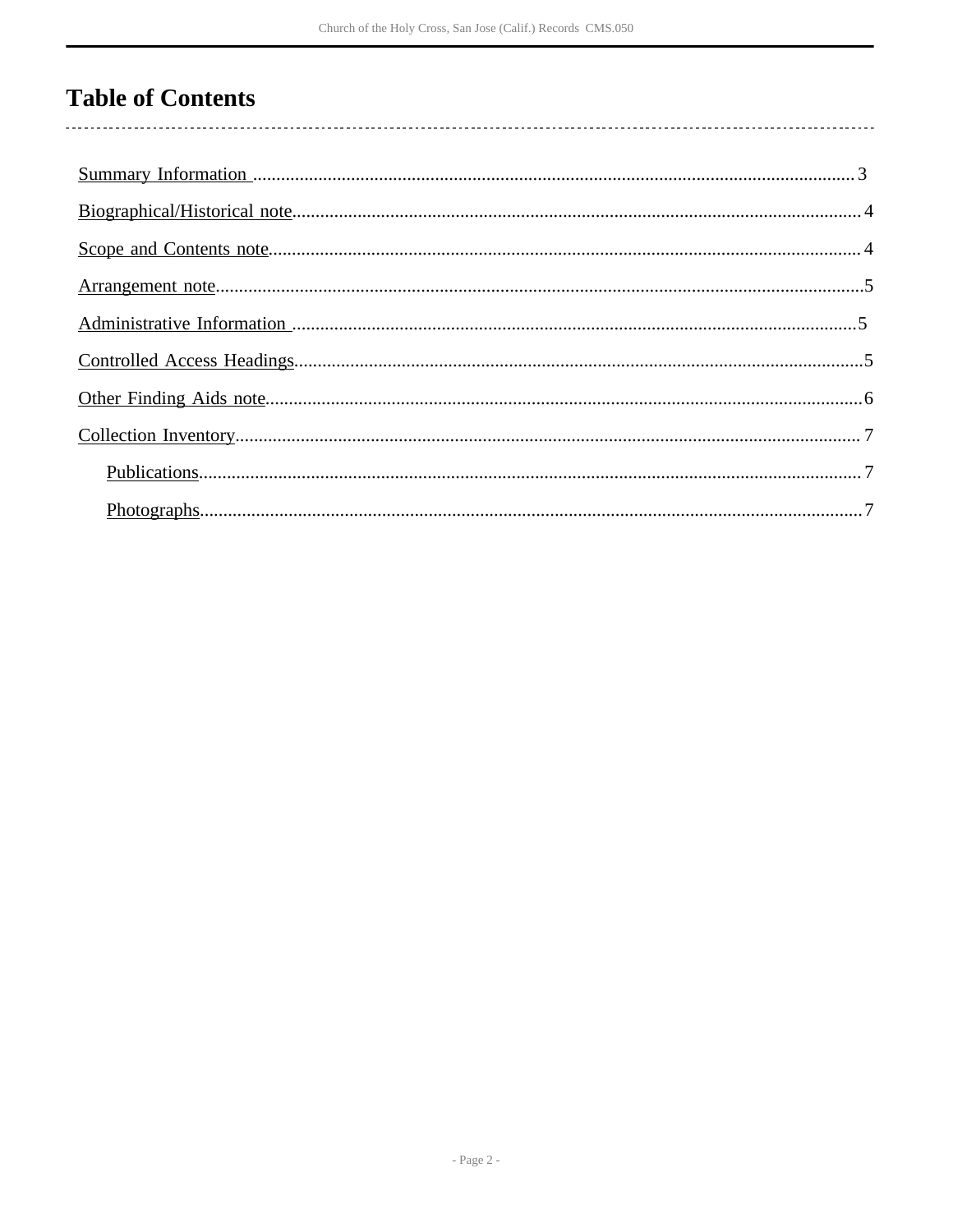# <span id="page-2-0"></span>**Summary Information**

| <b>Repository</b>    | <b>Center for Migration Studies</b>                                                                                                                                                                                                                                  |
|----------------------|----------------------------------------------------------------------------------------------------------------------------------------------------------------------------------------------------------------------------------------------------------------------|
| <b>Title</b>         | Church of the Holy Cross, San Jose (Calif.) Records                                                                                                                                                                                                                  |
| Date [inclusive]     | 1974-1976                                                                                                                                                                                                                                                            |
| <b>Extent</b>        | 0.25 Linear feet 1 half-document box                                                                                                                                                                                                                                 |
| <b>Location note</b> | CMS.050 is housed at the Provincial House of the Saint Charles Province<br>of the Societ of Saint Charles-Scalabrinians, 27 Carmine Street, New<br>York, New York 10014.                                                                                             |
| Language             | English                                                                                                                                                                                                                                                              |
| <b>Abstract</b>      | CMS.050 documents via photograph and publications the dedication of<br>the religious education center of the parish of the Holy Cross in San Jose,<br>California, on 23 May 1974. It also includes a 1976 history that provides<br>more detail regarding the parish. |

### **Preferred Citation note**

Center for Migration Studies, Church of the Holy Cross, San Jose (Calif.) Records (CMS.050), Box 1, Folder name.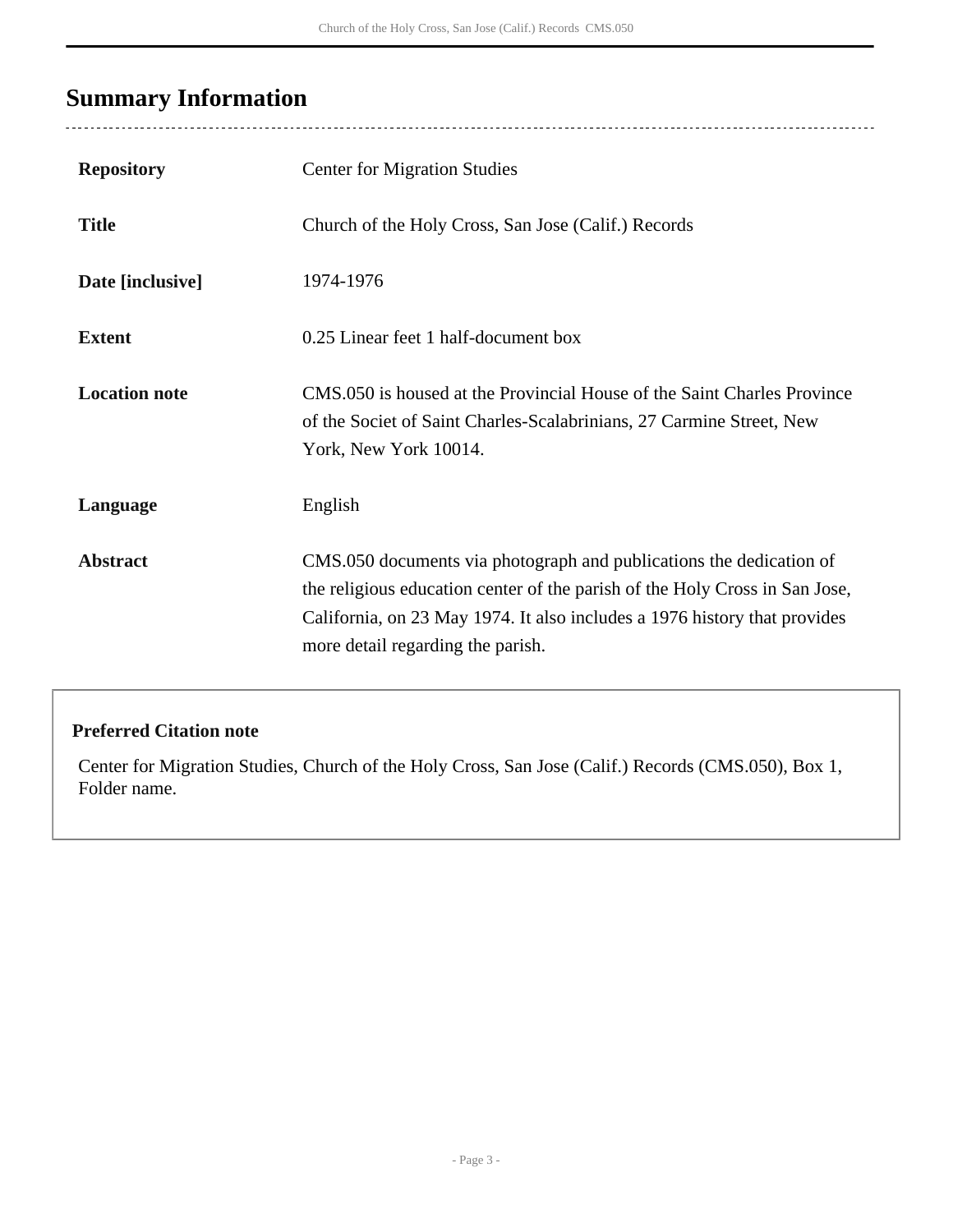## <span id="page-3-0"></span>**Biographical/Historical note**

Italian Catholics became sufficiently noticeable in San Jose that in 1906 Arcbishop Patrick William Riordan of San Francisco, in whose see the city was located, offered the Church of Saint Patrick in which to gather a congregation. Sisters of the Holy Family came in 1907 to assist diocesan priests in organizing the new congregation.

In 1911, the parish became known as an Italian national parish, with a mandate to serve persons who communicate in Italian, rather than the usual geographic boundaries. At that point the parish was known as Most Precious Blood. in 1912, the Archdiocese of San Francisco engaged the Society of Jesus to staff the parish. The Jesuits led the congregation in buidling a church, which was dedicated in 1920. The Jesuits left the next year, and diocesan priests resumed staffing the parish. Under the diocesan priests, the parish acquired the name Holy Cross in 1928. It added a new rectory in 1953 and a parish all in 1958.

In 1961,the Archdiocese of San Francisco entrusted Holy Cross to the Society of Saint Charles-Scalabrinians, a congregation of male religous founded in 1887 to minister to migrants in transit and in their new homes. As the Scalabrinians had begun their ministry with Italian migrants, it was particularly appropriate for them to take on the work at Holy Cross. They began the process of adding a religious education center; Holy Cross had no parochial school, and most parish children had little access to religious education. In 1973, the Sisters of Saint Charles Borromeo, the roots of which were part of Scalabrinians history, replaced the Sister of the Holy Family in teaching religious education. The religious education was expanded in 1974, the subject of the photographs in this collection.

The Scalabrinians were able to adapt to new languages as new immigrants entered the parish beginning in the 1970s; the parish eventually had Italian, Filipino/Filipina and Spanish-speaking immigrants. The parish was ableto celebrate its centenniel in 1906 with new flooring and also, appropriately, by restoring the parish's orginal crucifix.

## <span id="page-3-1"></span>**Scope and Contents note**

CMS.050 documents one event in the century-long history of the Italian Roman Catholic parish of the Holy Cross parish in San Jose, California. On 23 May 1974, Holy Cross opened its new religious education center with activities that included Mass and a parish fair. The documentation consists of 41 black-and-white 8x10 professionally taken photographs of the events, which suggests that much of the material came to CMS as part of a news item in "Scalabrinians," the magazine published by the congregation of male religious that staff the church. The docmentation incliudes published ephemera produced in conjunction with the opening of the religious education center, and also a parish history that came out two years later.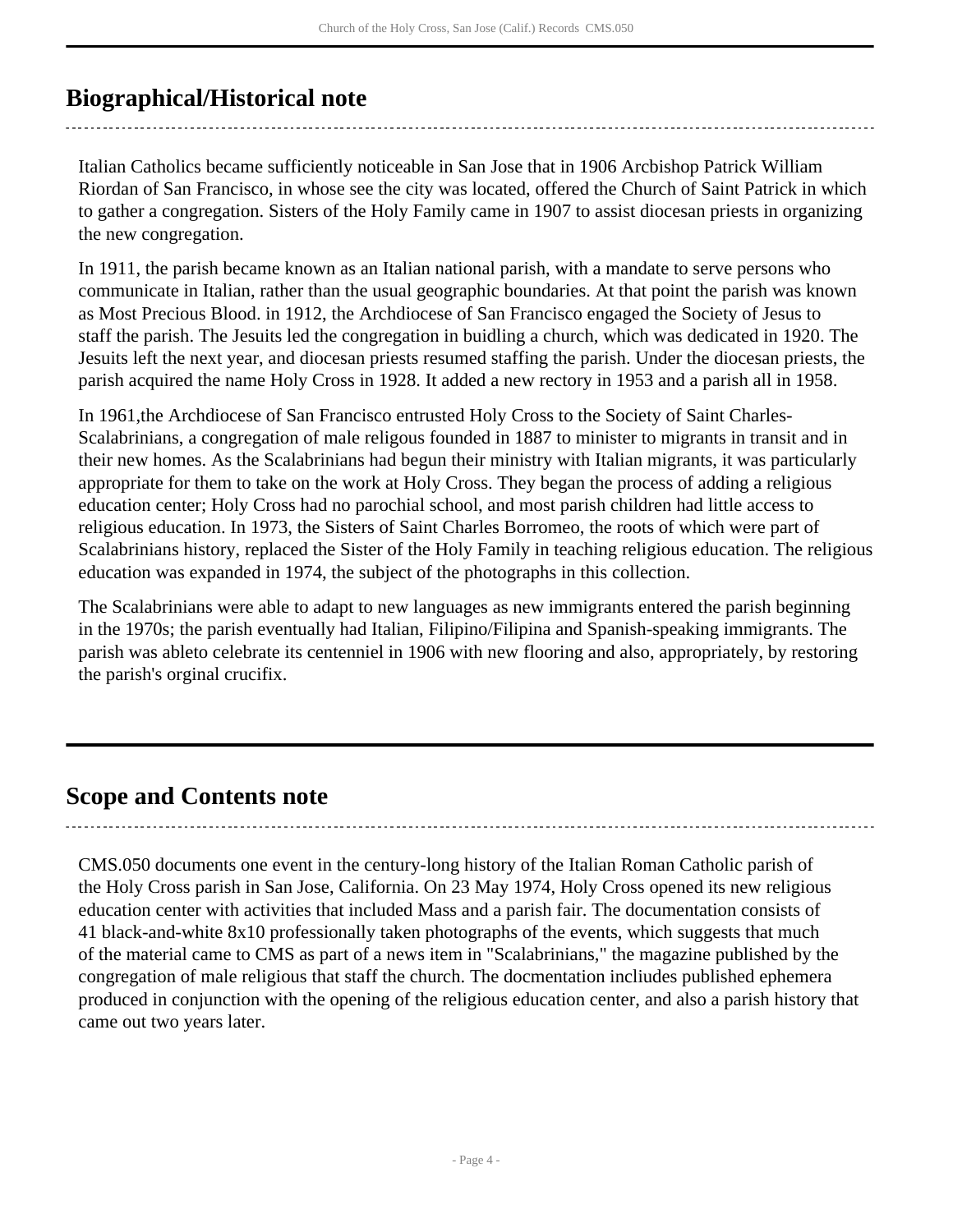## <span id="page-4-0"></span>**Arrangement note**

CMS.050 is arranged into two Series: Photographs and Publications.

## <span id="page-4-1"></span>**Administrative Information**

#### **Publication Information**

Center for Migration Studies January 1987

#### **Conditions Governing Access note**

Open to researchers by appointment.

#### **Conditions Governing Use note**

The Center for Migration Studies retains the copyright to CMS.050. Permission to publish materials must be requested before use.

#### **Immediate Source of Acquisition note**

CMS.050 was deposited at the Center for Migration Studies by the Church ofthe Holy Cross some time before 1987.

#### **Processing Information note**

In April 2016 the finding aid was entered into Archivists' Toolkits according to the system established in Describing Archives: A Content Standard.

## <span id="page-4-2"></span>**Controlled Access Headings**

**Corporate Name(s)**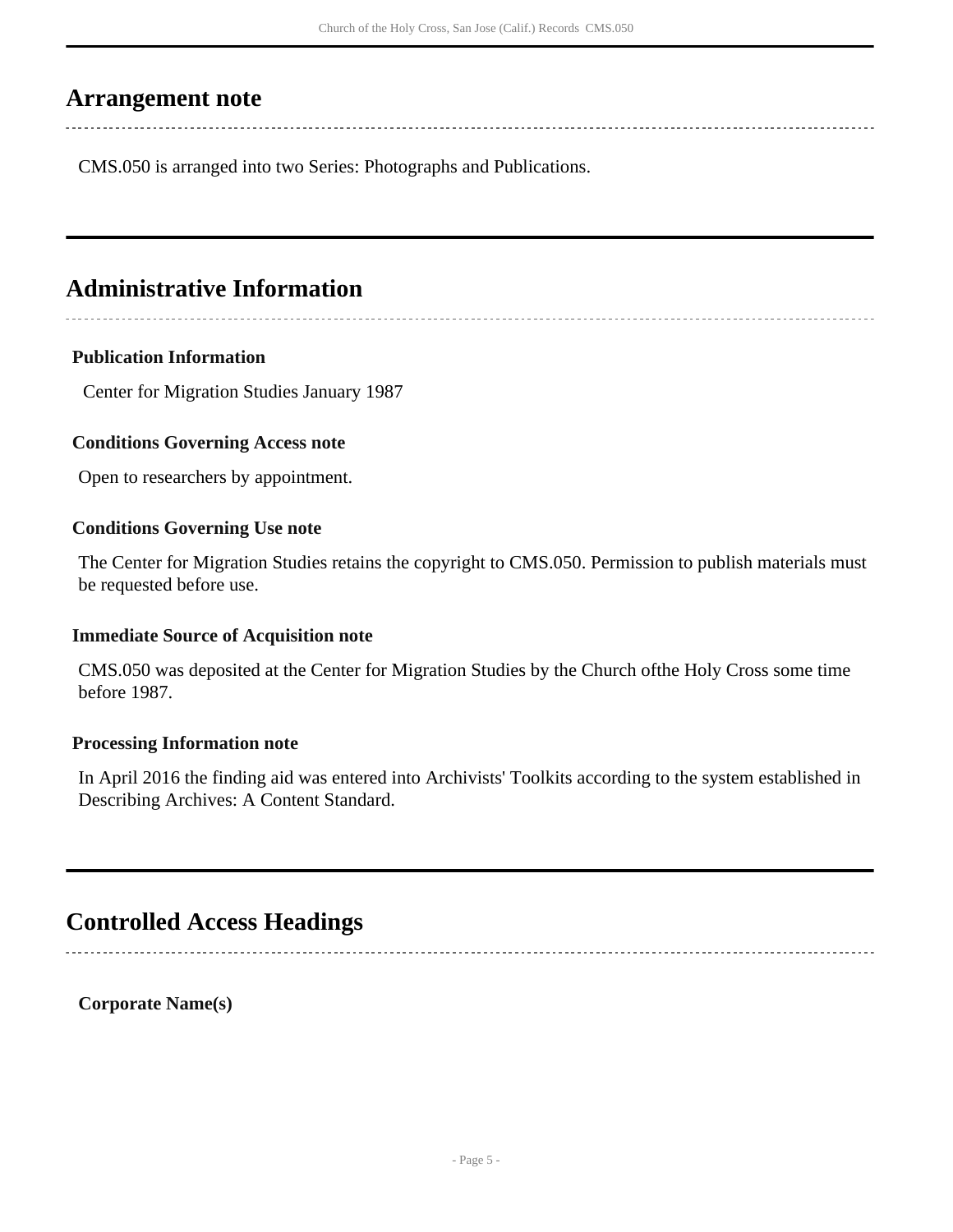• San Jose (Calif.).

#### **Subject(s)**

 $\ddotsc$ 

- Church work with immigrants |z Catholic Church
- Italian Americans|z San Jose (Calif.)

# <span id="page-5-0"></span>**Other Finding Aids note**

The original inventory is available in print upon request.